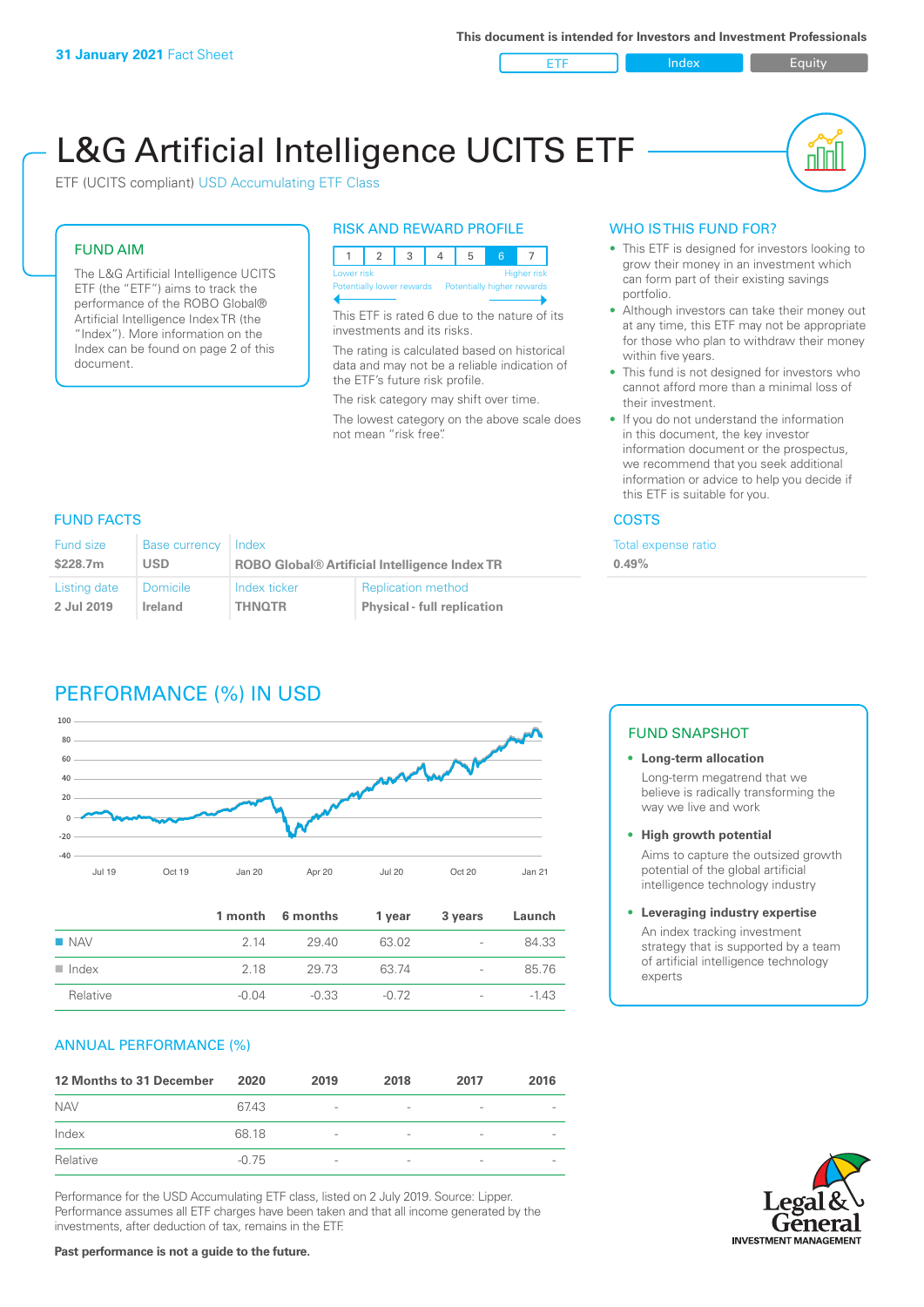# L&G Artificial Intelligence UCITS ETF

 $17.9$ 

ETF (UCITS compliant) USD Accumulating ETF Class

# INDEX BREAKDOWN

The breakdowns below relate to the Index. The ETF's portfolio may deviate from the below. All data source LGIM unless otherwise stated. Totals may not sum to 100% due to rounding.

| <b>SECTOR (%)</b>                                 |
|---------------------------------------------------|
| ■ Business Process<br>$\Box$ Dia Data (Assalation |

| ■ Big Data/Analytics      | 13.2 |
|---------------------------|------|
| $\blacksquare$ Ecommerce  | 11.4 |
| ■ Semiconductor           | 11.3 |
| ■ Network & Security      | 10.8 |
| Cloud Providers           | 10.5 |
| ■ Consumer                | 82   |
| $\blacksquare$ Healthcare | 67   |
| Cognitive Computing       | 62   |
| $\Box$ Other              | 3.8  |
|                           |      |



# $\blacksquare$  USD 88.9  $R = F \cup R$  2.9  $HKN$  2.8  $\blacksquare$  TWD  $1.6$  $\blacksquare$  GRP 1.6  $\blacksquare$  AUD  $1.0$  $n$  PLN 0.7  $N = CNY$  0.4

■ Top 10 constituents 19.3% Rest of Index 80.7% No. of constituents in Index 70

# TOP 10 CONSTITUENTS (%)

| Baidu                   | 26  |
|-------------------------|-----|
| iRobot                  | 2.4 |
| Varonis Systems         | 1.9 |
| Illumina                | 1.9 |
| MongoDB                 | 18  |
| <b>Tencent Holdings</b> | 1.8 |
| Twilio                  | 1.8 |
| Proofpoint              | 1.7 |
| Etsy                    | 17  |
| Nuance Communications   | 17  |
|                         |     |

# INDEX DESCRIPTION

The Index aims to track the performance of a basket of companies that have a distinct portion of their business and revenue derived from the field of Artificial Intelligence, and the potential to grow within this space through innovation and/or market adoption of their products and/or services.

The index is comprised of companies which are publicly traded on various stock exchanges around the world that are exposed to the "Artificial Intelligence" theme as defined by ROBO Global®. ROBO Global® created and maintains a unique database of companies across the globe that have a portion of their business and revenue associated with Artificial Intelligence and enabling technologies. The ROBO Global® Industry Classification currently identifies 11 subsectors of the Artificial Intelligence theme that present a suitable level of product and technology maturity to carry high growth and returns potential.

A company is only eligible for inclusion in the Index if it is of a sufficient size (determined by reference to the total market value of its shares) and it is sufficiently "liquid" ( a measure of how actively its shares are traded on a daily basis). Within the Index, companies are weighted according a modified AI-factor weighting scheme. The Index is rebalanced quarterly in March, June, September and December.

# INVESTMENT MANAGER

GO ETF Solutions LLP is the investment manager for each of the exchange traded funds (ETFs) issued by Legal & General UCITS ETF Plc and is responsible for the day-to-day investment management decisions for this ETF. The team is highly experienced with respect to all aspects relating to the management of an ETF portfolio, including collateral management, OTC swap trading, adherence to UCITS regulations and counterparty exposure and monitoring.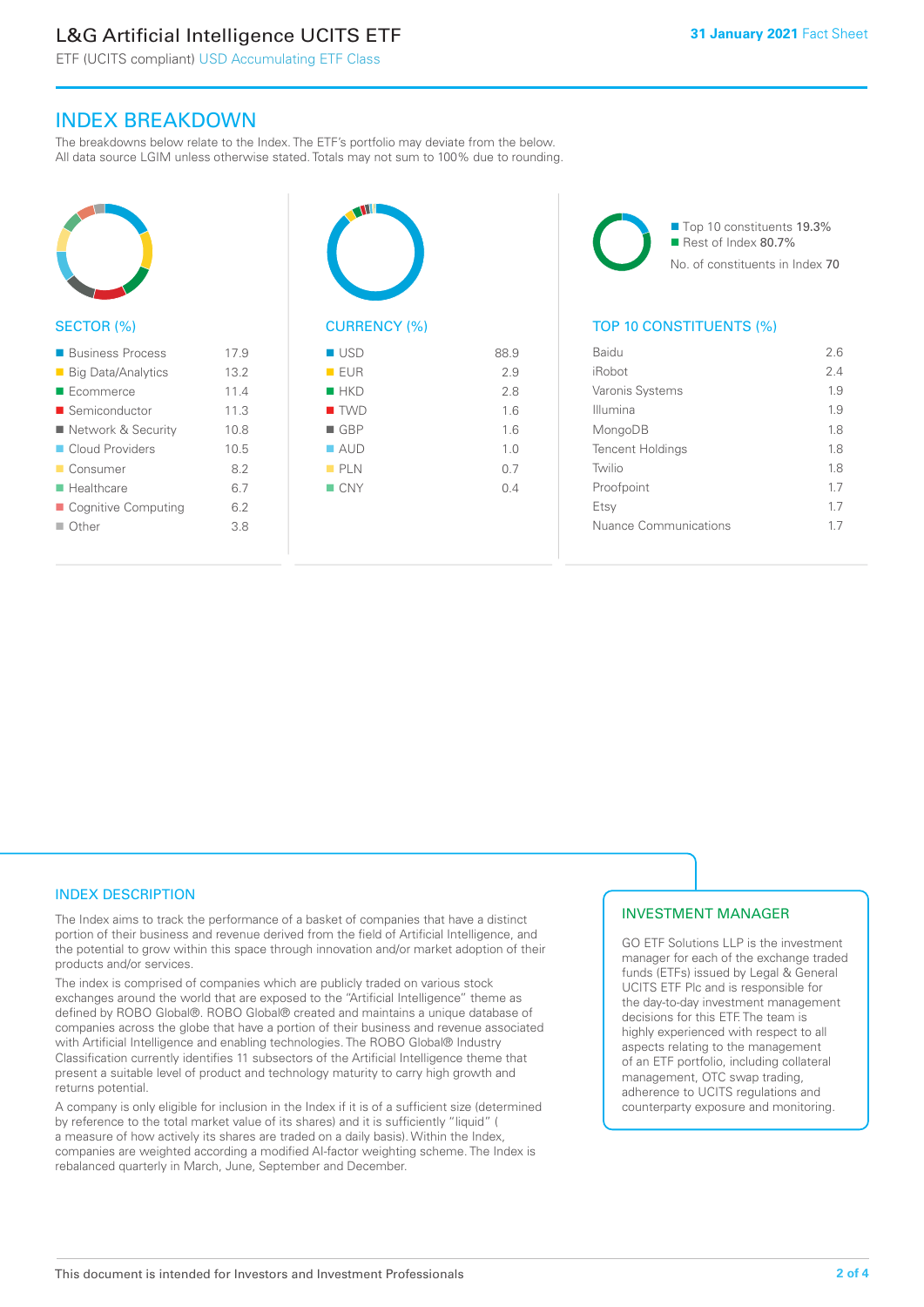# L&G Artificial Intelligence UCITS ETF

ETF (UCITS compliant) USD Accumulating ETF Class

## KEY RISKS

- The value of an investment and any income taken from it is not guaranteed and can go down as well as up; you may not get back the amount you originally invested.
- Third party service providers (such as counterparties entering into financial derivative instruments with the ETF or the ETF's depositary) may go bankrupt and fail to pay money due to the ETF or return property belonging to the ETF.
- As the Index includes micro, small and medium-sized publicly traded companies, the ETF is subject to the risk that such companies may be more vulnerable to adverse business or economic events and greater and more unpredictable price changes than larger companies or the stock market as a whole.
- The ETF is subject to the risks associated with technology-focused companies that are particularly vulnerable to rapid developments in technology (which may leave their products out-of-date), government regulation and competition from domestic and foreign competitors who may have lower production costs. Such companies may also have difficulties establishing and maintaining patents, copyrights, trademarks and trade secrets relating to their products which could negatively affect their value.
- It may not always be possible to buy and sell ETF shares on a stock exchange or at prices closely reflecting the NAV.
- If the Index provider stops calculating the Index or if the ETF's license to track the Index is terminated, the ETF may have to be closed.

For more in[form](https://www.lgimetf.com/)ation, please refer to the key investor information document on our website Ø

# TRADING INFORMATION

| <b>Exchange</b>           | <b>Currency ISIN</b> |                      | <b>SEDOL</b>   | Ticker      | <b>Bloomberg</b> |
|---------------------------|----------------------|----------------------|----------------|-------------|------------------|
| London Stock Exchange USD |                      | IE00BK5BCD43 BKF34R8 |                | <b>AIAI</b> | AIAI I N         |
| London Stock Exchange GBX |                      | IE00BK5BCD43 BKF39F1 |                | AIAG        | AIAG I N         |
| Borsa Italiana            | EUR                  | IE00BK5BCD43 BKF34O7 |                | <b>AIAI</b> | AIAI IM          |
| Deutsche Börse            | EUR                  | IE00BK5BCD43 BKF34L2 |                | XMI D       | XMI D GY         |
| <b>SIX Swiss Exchange</b> | CHE                  | IE00BK5BCD43         | <b>BMG6975</b> | AIAI        | <b>AIAI SW</b>   |

The currency shown is the trading currency of the listing.



#### SPOTLIGHT ON LEGAL & GENERAL INVESTMENT MANAGEMENT

We are one of Europe's largest asset managers and a major global investor, with assets under management of £1,240.6 billion (as at 30 June 2020). We work with a wide range of global clients, including pension schemes, sovereign wealth funds, fund distributors and retail investors.

Source: LGIM internal data as at 30 June 2020. The AUM disclosed aggregates the assets managed by LGIM in the UK, LGIMA in the US and LGIM Asia in Hong Kong. The AUM includes the value of securities and derivatives positions.

## COUNTRY REGISTRATION



# AVAILABILITY

| ISA eligible                    | Yes |
|---------------------------------|-----|
| SIPP eligible                   | Yes |
| <b>UK Fund Reporting Status</b> | Yes |

# TO FIND OUT MORE

Visit **lgimetf.com**



Call **0345 070 8684**



Lines are open Monday to Friday 8.30am to 6.00pm. We may record and monitor calls. Call charges will vary.

#### **Index Disclaimer**

The L&G Artificial Intelligence UCITS ETF (the "ETF") is not sponsored, promoted, sold or supported in any other manner by ROBO Global LLC or Solactive AG (the "Index Parties"), nor do the Index Parties offer any express or implicit guarantee or assurance either with regard to the results of using the ROBO Global® Artificial Intelligence Index TR (the "Index") and/or Index trademark or the Index price at any time or in any other respect. The Index is calculated and published by Solactive AG. The Index Parties use their best efforts to ensure that the Index is calculated correctly. Irrespective of their obligations towards the Company, the Index Parties have no obligation to point out errors in the Index to third parties including but not limited to investors and/or financial intermediaries of the ETF. Neither publication of the Index by Solactive AG nor the licensing of the Index or Index trademark by ROBO Global LLC for the purpose of use in connection with the ETF constitutes a recommendation by the Index Parties to invest capital in the ETF nor does it in any way represent an assurance or opinion of the Index Parties with regard to any investment in the ETF.